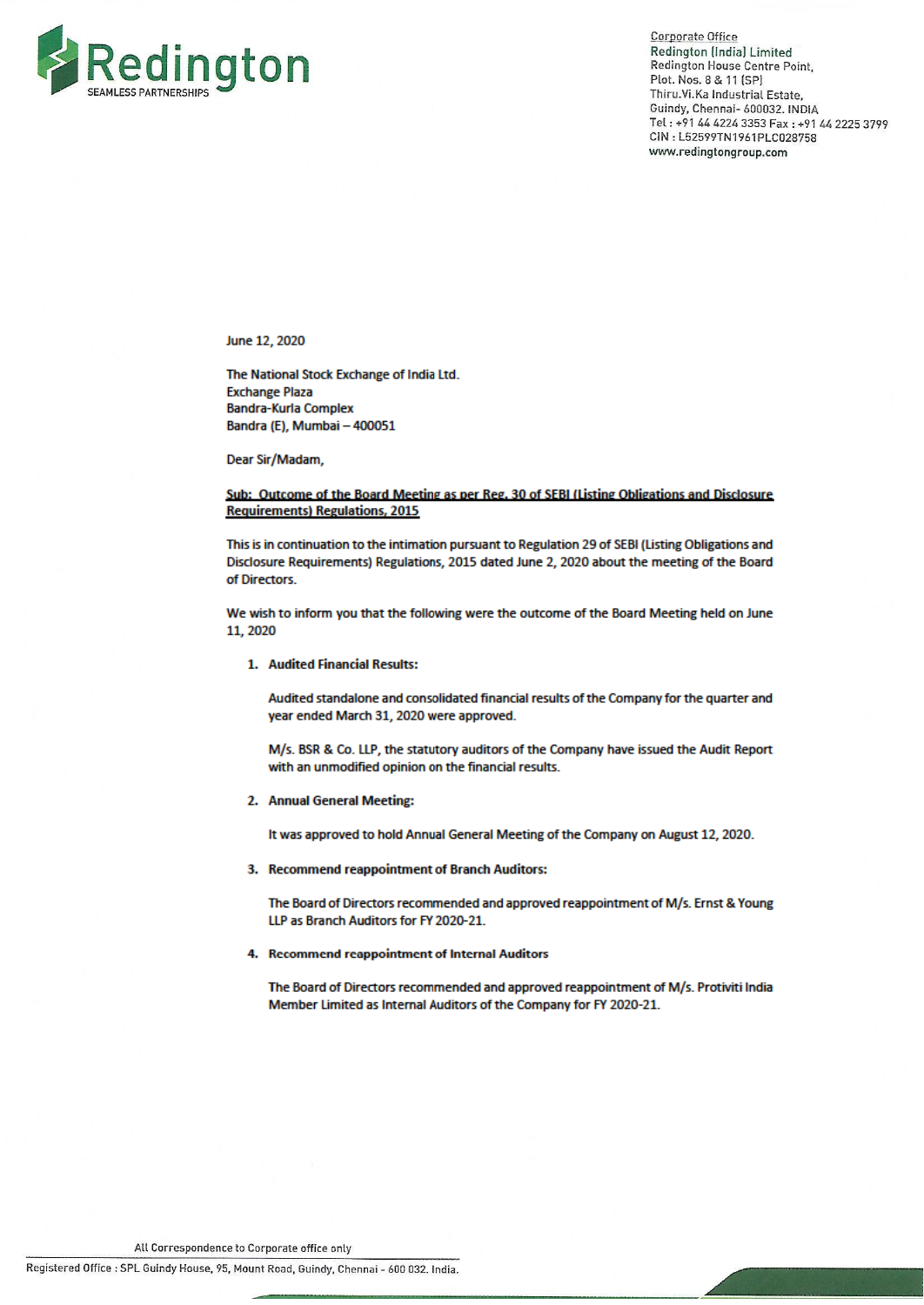## **5. Appointment of Chief Executive Officer:**

While considering the change in designation of senior management team, Nomination and Remuneration Committee had considered and approved the change in the designation of Mr. Ramesh Natarajan from "Joint Chief Operating Officer" to "Chief Executive Officer – India Distribution Business". This change in designation is in line with similar designations prevalent in the Group/ subsidiary companies. The Board of Directors had considered and approved the proposal of appointment of Mr. Ramesh Natarajan as "Chief Executive Officer – India Distribution Business". The relevant details with regard to the appointment are given under Annexure - A to this communication.

## **6. Recommend reappointment of Directors retiring by rotation:**

The Board had recommended and approved reappointment of Mr. Tu, Shu-Chuyan and Ms. Chen, Yi-Ju, Directors who retires by rotation at the ensuing Annual General Meeting. The relevant details with regard to the appointment are given under Annexure - B to this communication

Thanking you, Yours truly, Muthukumarsa Muthukumarsamy my Muthukrishnan Date: 2020.06.12 Digitally signed by Muthukrishnan 15:53:47 +05'30'

M. Muthukumarasamy Company Secretary

Cc: BSE Limited Floor 25, Phiroze Jeejeebhoy Towers, Dalal Street, Mumbai – 400 001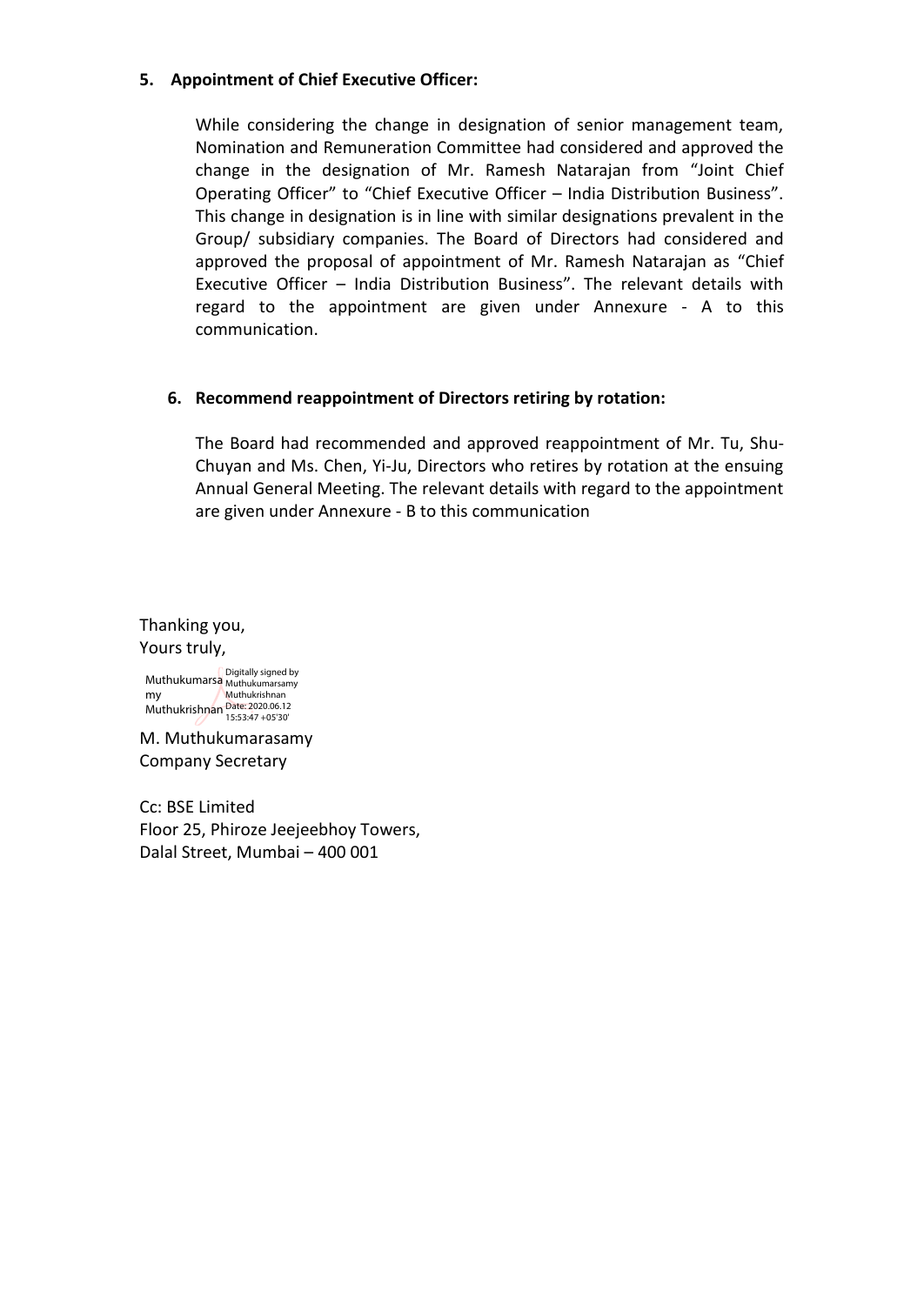

## **Annexure – A**

| <b>Particulars</b>                               | Mr. Ramesh Natarajan                                                                                                                                                                                                                                                                                                                                                                                                                                                                                               |  |
|--------------------------------------------------|--------------------------------------------------------------------------------------------------------------------------------------------------------------------------------------------------------------------------------------------------------------------------------------------------------------------------------------------------------------------------------------------------------------------------------------------------------------------------------------------------------------------|--|
| Reason for Change                                | Appointment as Chief Executive Officer                                                                                                                                                                                                                                                                                                                                                                                                                                                                             |  |
| Date of Appointment                              | June 11, 2020                                                                                                                                                                                                                                                                                                                                                                                                                                                                                                      |  |
| Term                                             | Not Applicable                                                                                                                                                                                                                                                                                                                                                                                                                                                                                                     |  |
| <b>Brief Profile</b>                             | Mr. Ramesh Natarajan ("Ramesh") has over<br>23 years tenure at Redington and joined<br>Redington during 1997, taking care of the<br>Compaq PC business.<br>During his tenure Ramesh has discharged<br>every possible role in Business & Sales<br>functions, cutting across all business<br>verticals. Prior to his appointment as Chief<br>Executive Officer, he was Joint Chief<br>Operating Officer.<br>Prior to joining Redington, he was employed<br>with Pertech Computers Limited as a<br>Territory Manager. |  |
| Disclosure of relationships between<br>directors | Nil                                                                                                                                                                                                                                                                                                                                                                                                                                                                                                                |  |